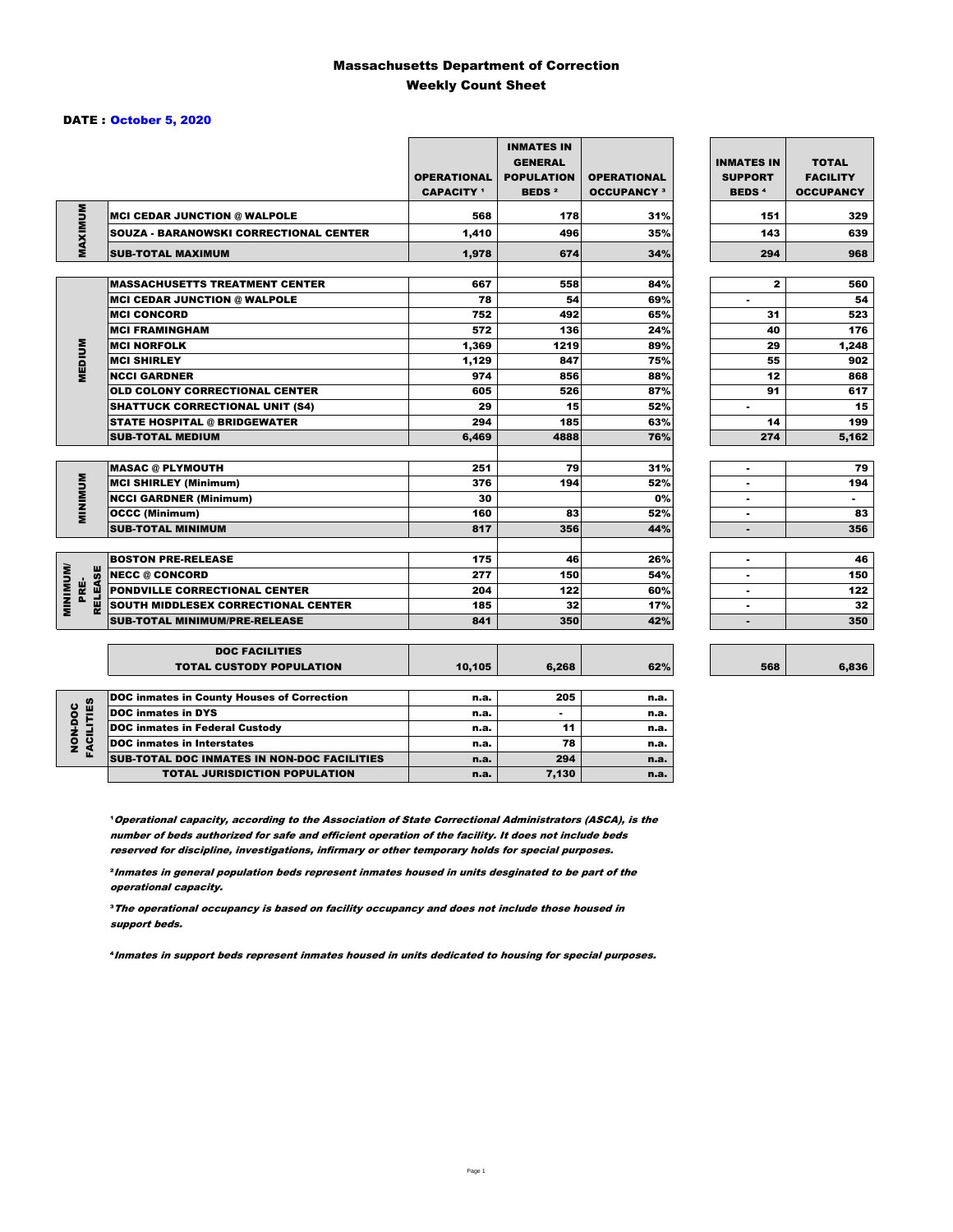### Massachusetts Department of Correction Weekly Count Sheet

| <b>CORRECTIONAL FACILITIES</b>      | <b>TREATMENT</b> | <b>FACILITY</b>  |
|-------------------------------------|------------------|------------------|
| <b>HOSPITAL MISSION</b>             | <b>BEDS</b>      | <b>OCCUPANCY</b> |
| <b>ISHATTUCK CORRECTIONAL UNIT</b>  | 29               | 15               |
| <b>STATE HOSPITAL @ BRIDGEWATER</b> | 372              | 185              |
| <b>TOTAL</b>                        | 401              | 200              |

| <b>DOC INMATES IN COUNTY FACILITIES</b>                         | <b>FACILITY</b>  |
|-----------------------------------------------------------------|------------------|
|                                                                 |                  |
|                                                                 | <b>OCCUPANCY</b> |
| <b>BARNSTABLE COUNTY</b>                                        |                  |
| <b>BERKSHIRE COUNTY</b>                                         | $\mathbf{z}$     |
| <b>BRISTOL COUNTY</b>                                           |                  |
| <b>DUKES COUNTY</b>                                             |                  |
| <b>ESSEX COUNTY</b>                                             | 1                |
| <b>FRANKLIN COUNTY</b>                                          | 11               |
| <b>HAMPDEN COUNTY*</b>                                          | 160              |
| <b>HAMPSHIRE COUNTY</b>                                         | 7                |
| <b>MIDDLESEX COUNTY</b>                                         |                  |
| <b>NORFOLK COUNTY</b>                                           | ۰                |
| <b>PLYMOUTH COUNTY</b>                                          | 24               |
| <b>SUFFOLK COUNTY</b>                                           |                  |
| <b>WORCESTER COUNTY</b>                                         |                  |
| <b>TOTAL</b>                                                    | 205              |
| *Note* Hampden County has 115 Section 35 inmates (Stoney Brook) |                  |
| <b>DOC INMATES IN OTHER FACILITIES</b>                          | <b>FACILITY</b>  |
|                                                                 | <b>OCCUPANCY</b> |
| <b>FEDERAL BUREAU OF PRISONS</b>                                | 11               |
| <b>DYS</b>                                                      |                  |
| <b>INTERSTATES</b>                                              | 78               |
| <b>TOTAL</b>                                                    | 89               |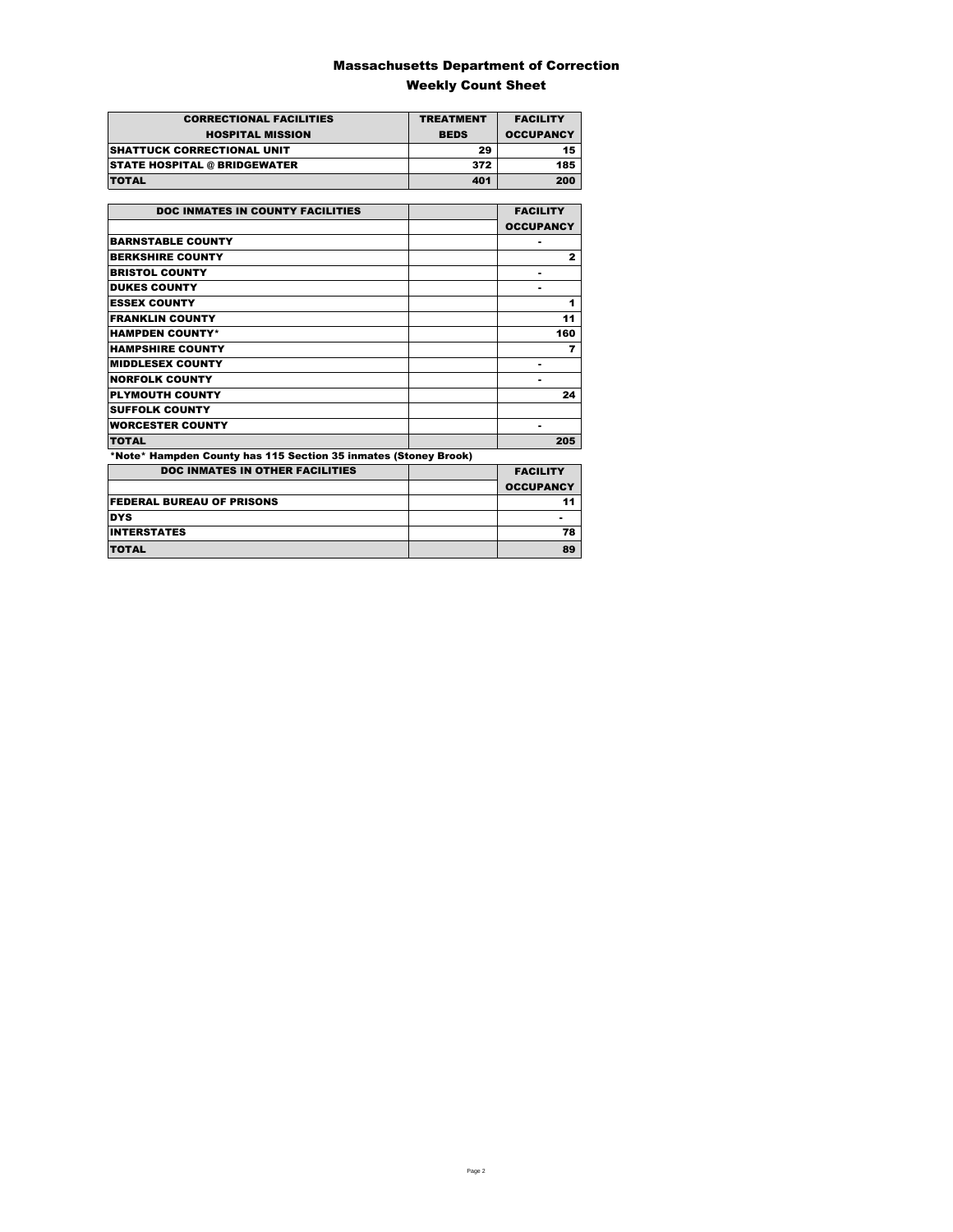#### **10/05/20**

| <b>COUNTY</b>                        | <b>SECURITY LEVEL</b>                 |                                  |                                |                     |                                  |                                  |                                        |                                |                                  |                   | <b>TOTAL</b>        |                                       |
|--------------------------------------|---------------------------------------|----------------------------------|--------------------------------|---------------------|----------------------------------|----------------------------------|----------------------------------------|--------------------------------|----------------------------------|-------------------|---------------------|---------------------------------------|
| <b>BARNSTABLE</b>                    | <b>TYPE</b>                           | <b>MAXIMUM</b>                   |                                | <b>MEDIUM</b>       |                                  |                                  | <b>MINIMUM</b>                         |                                | <b>PRE-RELEASE</b>               |                   | <b>TOTAL</b>        |                                       |
|                                      |                                       | <b>MALE</b>                      | <b>FEMALE</b>                  | <b>MALE</b>         | <b>FEMALE</b>                    | <b>MALE</b>                      | <b>FEMALE</b>                          | <b>MALE</b>                    | <b>FEMALE</b>                    | <b>MALE</b>       | <b>FEMALE</b>       | <b>FACILITY</b>                       |
|                                      | <b>COUNTY</b>                         | $\mathbf 0$                      | $\mathbf{0}$                   | 63                  | 6                                | $\mathbf 0$                      | 0                                      | $\mathbf{0}$                   | $\mathbf{0}$                     | 63                | 6                   | 69                                    |
| <b>HOUSE OF</b>                      | <b>STATE</b>                          | $\overline{0}$                   | $\mathbf 0$                    | 0                   | $\overline{0}$                   | $\mathbf 0$                      | $\overline{0}$                         | $\mathbf{0}$                   | $\overline{0}$                   | $\mathbf 0$       | $\mathbf 0$         | $\mathbf 0$                           |
| <b>CORRECTION</b>                    | FEDERAL                               | $\mathbf 0$                      | $\mathbf 0$                    | 0                   | 0                                | $\mathbf{0}$                     | $\mathbf 0$                            | $\mathbf 0$                    | $\overline{0}$                   | $\mathbf 0$       | 0                   | $\mathbf 0$                           |
|                                      | <b>TOTAL</b><br><b>COUNTY</b>         | $\mathbf 0$<br>$\mathbf 0$       | $\mathbf{0}$<br>$\mathbf{0}$   | 63<br>100           | 6<br>6                           | $\overline{0}$<br>$\overline{0}$ | $\mathbf 0$<br>$\mathbf 0$             | $\mathbf{0}$<br>$\mathbf 0$    | $\mathbf 0$<br>$\overline{0}$    | 63<br>100         | 6<br>6              | 69<br>106                             |
| JAIL                                 | <b>OTHER COUNTY</b>                   | $\mathbf 0$                      | $\mathbf 0$                    | 0                   | 0                                | $\mathbf{0}$                     | $\overline{0}$                         | $\mathbf 0$                    | $\overline{0}$                   | $\mathbf 0$       | $\mathbf 0$         | $\mathbf 0$                           |
|                                      | <b>FEDERAL</b>                        | $\overline{0}$                   | $\mathbf{0}$                   | 0                   | $\Omega$                         | $\Omega$                         | $\mathbf 0$                            | $\Omega$                       | $\overline{0}$                   | $\mathbf 0$       | 0                   | $\mathbf 0$                           |
|                                      | <b>TOTAL</b>                          | $\overline{0}$                   | $\mathbf{0}$                   | 100                 | 6                                | $\Omega$                         | $\overline{0}$                         | $\Omega$                       | $\overline{0}$                   | 100               | 6                   | 106                                   |
|                                      | <b>FACILITY TOTAL</b>                 | 0                                | 0                              | 163                 | 12                               | $\mathbf{0}$                     | 0                                      | 0                              | 0                                | 163               | 12                  | 175                                   |
| <b>BERKSHIRE</b>                     | <b>TYPE</b>                           |                                  | <b>MAXIMUM</b>                 | <b>MEDIUM</b>       |                                  |                                  | <b>MINIMUM</b>                         |                                | <b>PRE-RELEASE</b>               |                   | <b>TOTAL</b>        |                                       |
|                                      |                                       | <b>MALE</b>                      | <b>FEMALE</b>                  | <b>MALE</b>         | <b>FEMALE</b>                    | <b>MALE</b>                      | <b>FEMALE</b>                          | <b>MALE</b>                    | <b>FEMALE</b>                    | <b>MALE</b>       | <b>FEMALE</b>       | <b>FACILITY</b>                       |
|                                      | <b>COUNTY</b>                         | $\mathbf{0}$                     | $\mathbf 0$                    | 47                  | 0                                | $\mathbf{0}$                     | $\mathbf{0}$                           | $\mathbf{0}$                   | $\mathbf 0$                      | 47                | 0                   | 47                                    |
| <b>HOUSE OF</b>                      | <b>STATE</b>                          | 0                                | $\mathbf{0}$                   | 2                   | $\mathbf 0$                      | $\mathbf{0}$                     | $\mathbf 0$                            | $\mathbf{0}$                   | $\mathbf{0}$                     | $\overline{2}$    | 0                   | $\overline{c}$                        |
| <b>CORRECTION</b>                    | <b>FEDERAL</b><br><b>TOTAL</b>        | $\mathbf 0$<br>$\overline{0}$    | $\mathbf 0$<br>$\mathbf{0}$    | 0<br>49             | $\overline{0}$<br>$\overline{0}$ | $\mathbf{0}$<br>$\overline{0}$   | $\overline{0}$<br>$\overline{0}$       | $\mathbf{0}$<br>$\mathbf{0}$   | $\overline{0}$<br>$\overline{0}$ | 0<br>49           | 0<br>$\overline{0}$ | $\mathbf 0$<br>49                     |
|                                      | <b>COUNTY</b>                         | $\overline{0}$                   | $\overline{0}$                 | 94                  | $\overline{0}$                   | $\mathbf 0$                      | $\overline{0}$                         | $\overline{0}$                 | $\overline{0}$                   | 94                | $\mathbf{0}$        | 94                                    |
| <b>JAIL</b>                          | <b>OTHER COUNTY</b>                   | 0                                | $\mathbf{0}$                   | 0                   | $\overline{0}$                   | $\mathbf{0}$                     | $\mathbf 0$                            | $\Omega$                       | $\Omega$                         | $\mathbf 0$       | $\mathbf{0}$        | $\bf{0}$                              |
|                                      | <b>FEDERAL</b>                        | $\mathbf 0$                      | $\mathbf{0}$                   | 0                   | $\overline{0}$                   | $\mathbf{0}$                     | $\overline{0}$                         | $\mathbf 0$                    | $\overline{0}$                   | $\mathbf 0$       | $\mathbf{0}$        | $\mathbf 0$                           |
|                                      | <b>TOTAL</b>                          | $\mathbf 0$                      | $\mathbf{0}$                   | 94                  | $\overline{0}$                   | $\mathbf{0}$                     | $\mathbf 0$                            | $\mathbf{0}$                   | $\mathbf 0$                      | 94                | $\overline{0}$      | 94                                    |
|                                      | <b>FACILITY TOTAL</b>                 | 0                                | $\mathbf{0}$                   | 143                 | 0                                | 0                                | $\bf{0}$                               | 0                              | 0                                | 143               | 0                   | 143                                   |
| <b>BRISTOL</b>                       | <b>TYPE</b>                           | <b>MAXIMUM</b>                   |                                | <b>MEDIUM</b>       |                                  |                                  | <b>MINIMUM</b>                         |                                | <b>PRE-RELEASE</b>               |                   | <b>TOTAL</b>        |                                       |
| <b>Ash Street</b>                    |                                       | <b>MALE</b>                      | <b>FEMALE</b>                  | <b>MALE</b>         | <b>FEMALE</b>                    | <b>MALE</b>                      | <b>FEMALE</b>                          | <b>MALE</b>                    | <b>FEMALE</b>                    | <b>MALE</b>       | <b>FEMALE</b>       | <b>FACILITY</b>                       |
|                                      | <b>COUNTY</b>                         | 0                                | $\mathbf{0}$                   | 14                  | 0                                | $\mathbf 0$                      | 0                                      | $\mathbf{0}$                   | $\mathbf{0}$                     | 14                | 0                   | 14                                    |
| <b>HOUSE OF</b><br><b>CORRECTION</b> | <b>STATE</b><br><b>FEDERAL</b>        | $\mathbf{0}$<br>$\mathbf{0}$     | $\mathbf{0}$<br>$\mathbf{0}$   | 0<br>0              | $\mathbf 0$<br>$\overline{0}$    | $\mathbf{0}$<br>$\mathbf{0}$     | $\mathbf{0}$<br>$\overline{0}$         | $\mathbf{0}$<br>$\mathbf{0}$   | $\mathbf{0}$<br>$\overline{0}$   | 0<br>$\mathbf 0$  | 0<br>0              | 0<br>$\mathbf 0$                      |
|                                      | <b>TOTAL</b>                          | $\overline{0}$                   | $\mathbf{0}$                   | 14                  | $\overline{0}$                   | $\mathbf 0$                      | $\overline{0}$                         | $\mathbf{0}$                   | $\overline{0}$                   | 14                | $\overline{0}$      | 14                                    |
|                                      | <b>COUNTY</b>                         | $\overline{0}$                   | $\Omega$                       | 87                  | $\overline{0}$                   | $\mathbf 0$                      | $\overline{0}$                         | $\overline{0}$                 | $\overline{0}$                   | 87                | $\overline{0}$      | 87                                    |
| JAIL                                 | <b>OTHER COUNTY</b>                   | $\mathbf 0$                      | $\mathbf 0$                    | 0                   | $\overline{0}$                   | $\mathbf{0}$                     | $\overline{0}$                         | $\mathbf 0$                    | $\overline{0}$                   | $\mathbf 0$       | $\mathbf{0}$        | $\mathbf 0$                           |
|                                      | FEDERAL                               | $\overline{0}$                   | $\mathbf{0}$                   | 0                   | $\overline{0}$                   | $\Omega$                         | $\overline{0}$                         | $\Omega$                       |                                  | $\mathbf 0$       | $\mathbf{0}$        | $\mathbf 0$                           |
|                                      | <b>TOTAL</b>                          | $\overline{0}$                   | $\mathbf{0}$                   | 87                  | $\overline{0}$                   | $\overline{0}$                   | $\overline{0}$                         | $\overline{0}$                 | $\overline{0}$                   | 87                | $\overline{0}$      | 87                                    |
|                                      | <b>FACILITY TOTAL</b>                 | 0                                | 0                              | 101                 | 0                                | 0                                | 0                                      | 0                              | 0                                | 101               | 0                   | 101                                   |
|                                      |                                       |                                  |                                |                     |                                  |                                  |                                        |                                |                                  |                   |                     |                                       |
| <b>BRISTOL</b>                       | <b>TYPE</b>                           |                                  | <b>MAXIMUM</b>                 | <b>MEDIUM</b>       |                                  |                                  | <b>MINIMUM</b>                         |                                | <b>PRE-RELEASE</b>               |                   | <b>TOTAL</b>        |                                       |
| <b>Dartmouth</b>                     |                                       | <b>MALE</b>                      | <b>FEMALE</b>                  | <b>MALE</b>         | <b>FEMALE</b>                    | <b>MALE</b>                      | <b>FEMALE</b>                          | <b>MALE</b>                    | <b>FEMALE</b>                    | <b>MALE</b>       | <b>FEMALE</b>       | <b>FACILITY</b>                       |
|                                      | <b>COUNTY</b>                         | $\mathbf 0$                      | $\mathbf 0$                    | 116                 |                                  | 0                                | 0                                      | $\mathbf 0$                    | 0                                | 116               | 1                   | 117                                   |
| <b>HOUSE OF</b><br><b>CORRECTION</b> | <b>STATE</b><br><b>FEDERAL</b>        | $\mathbf 0$<br>$\mathbf 0$       | $\mathbf{0}$<br>$\mathbf{0}$   | 0<br>1              | 0<br>0                           | $\Omega$<br>$\mathbf 0$          | 0<br>0                                 | $\Omega$<br>$\mathbf 0$        | $\mathbf{0}$<br>$\mathbf{0}$     | 0<br>$\mathbf{1}$ | $\pmb{0}$<br>0      | 0<br>1                                |
|                                      | <b>TOTAL</b>                          | $\mathbf 0$                      | $\mathbf{0}$                   | 117                 | $\overline{1}$                   | $\overline{0}$                   | $\mathbf 0$                            | $\mathbf{0}$                   | $\overline{0}$                   | 117               | $\mathbf{1}$        | 118                                   |
|                                      | <b>COUNTY</b>                         | $\mathbf 0$                      | $\mathbf{0}$                   | 384                 | 15                               | $\mathbf 0$                      | $\mathbf 0$                            | $\mathbf{0}$                   | $\mathbf 0$                      | 384               | 15                  | 399                                   |
| JAIL                                 | <b>OTHER COUNTY</b>                   | $\overline{0}$                   | $\mathbf{0}$                   | 30                  | $\mathbf 0$                      | $\mathbf{0}$                     | $\overline{0}$                         | $\mathbf 0$                    | $\overline{0}$                   | 30                | 0                   | 30                                    |
|                                      | FEDERAL                               | $\mathbf 0$                      | $\mathbf{0}$                   | 2                   | 0                                | $\mathbf{0}$                     | 0                                      | $\mathbf{0}$                   | $\mathbf 0$                      | $\overline{2}$    | $\mathbf 0$         | $\overline{c}$                        |
|                                      | <b>TOTAL</b><br><b>FACILITY TOTAL</b> | $\mathbf 0$<br>$\mathbf{0}$      | $\overline{0}$<br>$\mathbf{0}$ | 416<br>533          | 15<br>16                         | $\mathbf 0$<br>$\mathbf{0}$      | $\mathbf 0$<br>$\bf{0}$                | $\overline{0}$<br>0            | $\mathbf 0$<br>0                 | 416<br>533        | 15<br>16            | 431<br>549                            |
|                                      |                                       |                                  |                                |                     |                                  |                                  |                                        |                                |                                  |                   |                     |                                       |
| <b>BRISTOL</b>                       | <b>TYPE</b>                           |                                  | <b>MAXIMUM</b>                 | <b>MEDIUM</b>       |                                  |                                  | <b>MINIMUM</b>                         |                                | <b>PRE-RELEASE</b>               |                   | <b>TOTAL</b>        |                                       |
| <b>Women's Center</b>                |                                       | <b>MALE</b>                      | <b>FEMALE</b>                  | <b>MALE</b>         | <b>FEMALE</b>                    | <b>MALE</b>                      | <b>FEMALE</b>                          | <b>MALE</b>                    | <b>FEMALE</b>                    | <b>MALE</b>       | <b>FEMALE</b>       | <b>FACILITY</b>                       |
|                                      | <b>COUNTY</b>                         | 0<br>$\overline{0}$              | 0<br>$\Omega$                  | 0<br>$\overline{0}$ | 5<br>0                           | $\mathbf 0$<br>$\overline{0}$    | 2<br>$\mathbf 0$                       | 0<br>$\mathbf{0}$              | $\mathbf 0$<br>$\mathbf 0$       | 0<br>$\mathbf{0}$ | 7<br>$\overline{0}$ | 7                                     |
| <b>SENTENCED</b>                     | <b>STATE</b><br><b>FEDERAL</b>        | 0                                | $\mathbf 0$                    | 0                   | $\mathbf 0$                      | $\mathbf{0}$                     | 0                                      | $\mathbf 0$                    | $\mathbf 0$                      | $\pmb{0}$         | 0                   |                                       |
|                                      | <b>TOTAL</b>                          | $\mathbf 0$                      | $\mathbf{0}$                   | $\mathbf 0$         | 5                                | $\mathbf{0}$                     | $\overline{2}$                         | $\mathbf{0}$                   | $\mathbf 0$                      | $\mathbf 0$       | $\overline{7}$      | $\overline{7}$                        |
|                                      | <b>COUNTY</b>                         | $\mathbf 0$                      | 0                              | $\overline{0}$      | 20                               | $\Omega$                         | $\overline{0}$                         | $\mathbf 0$                    | $\mathbf 0$                      | $\pmb{0}$         | 20                  | 20                                    |
| <b>UNSENTENCED</b>                   | INS                                   | 0                                | $\mathbf 0$                    | $\pmb{0}$           | 0                                | $\mathbf 0$                      | 0                                      | $\mathbf{0}$                   | $\mathbf 0$                      | $\pmb{0}$         | 0                   | $\mathbf 0$<br>$\pmb{0}$<br>$\pmb{0}$ |
|                                      | <b>FEDERAL</b><br><b>TOTAL</b>        | $\overline{0}$<br>$\overline{0}$ | $\Omega$<br>$\mathbf{0}$       | 0                   | $\mathbf 0$                      | $\mathbf{0}$<br>$\overline{0}$   | $\mathbf 0$                            | $\mathbf{0}$<br>$\overline{0}$ | $\mathbf 0$                      | $\pmb{0}$         | $\pmb{0}$           | $\mathbf 0$                           |
|                                      | <b>FACILITY TOTAL</b>                 | 0                                | $\mathbf{0}$                   | $\mathbf 0$<br>0    | 20<br>25                         | 0                                | $\mathbf 0$<br>$\overline{\mathbf{2}}$ | $\mathbf 0$                    | $\mathbf 0$<br>0                 | $\mathbf 0$<br>0  | 20<br>27            | 20<br>27                              |
|                                      |                                       |                                  |                                |                     |                                  |                                  |                                        |                                |                                  |                   |                     |                                       |
| <b>DUKES</b>                         | <b>TYPE</b>                           |                                  | <b>MAXIMUM</b>                 |                     | <b>MEDIUM</b>                    |                                  | <b>MINIMUM</b>                         |                                | <b>PRE-RELEASE</b>               |                   | <b>TOTAL</b>        |                                       |
|                                      | <b>COUNTY</b>                         | <b>MALE</b><br>3                 | <b>FEMALE</b><br>$\mathbf{0}$  | <b>MALE</b><br>1    | <b>FEMALE</b><br>$\mathbf 0$     | <b>MALE</b><br>$\mathbf{1}$      | <b>FEMALE</b><br>$\mathbf{0}$          | <b>MALE</b><br>$\mathbf 0$     | <b>FEMALE</b><br>$\overline{0}$  | <b>MALE</b><br>5  | $\mathbf{0}$        | <b>FEMALE FACILITY</b><br>5           |
| <b>HOUSE OF</b>                      | <b>STATE</b>                          | $\mathbf 0$                      | 0                              | 0                   | $\mathbf 0$                      | $\mathbf{0}$                     | 0                                      | 0                              | $\mathbf 0$                      | 0                 | 0                   | $\mathbf 0$                           |
| <b>CORRECTION</b>                    | <b>FEDERAL</b>                        | 0                                | $\mathbf{0}$                   | 0                   | $\mathbf 0$                      | $\mathbf 0$                      | $\mathbf 0$                            | $\mathbf 0$                    | $\overline{0}$                   | 0                 | 0                   | $\pmb{0}$                             |
|                                      | <b>TOTAL</b>                          | $\mathbf{3}$                     | $\mathbf 0$                    | $\mathbf{1}$        | $\mathbf 0$                      | 1                                | $\mathbf 0$                            | $\mathbf 0$                    | $\mathbf 0$                      | 5                 | $\mathbf 0$         | $\overline{5}$                        |
|                                      | <b>COUNTY</b>                         | 0                                | $\mathbf 0$                    | $\pmb{0}$           | $\mathbf 0$                      | $\mathbf 0$                      | $\mathbf 0$                            | $\mathbf 0$                    | $\mathbf 0$                      | 0                 | $\pmb{0}$           |                                       |
| JAIL                                 | <b>OTHER COUNTY</b><br><b>FEDERAL</b> | $\overline{0}$<br>0              | $\mathbf{0}$<br>$\mathbf 0$    | $\mathbf 0$<br>0    | $\overline{0}$<br>0              | $\mathbf{0}$<br>$\mathbf 0$      | $\mathbf{0}$<br>0                      | $\mathbf{0}$<br>$\mathbf 0$    | $\mathbf{0}$<br>$\mathbf 0$      | $\mathbf 0$<br>0  | 0<br>$\pmb{0}$      | $\pmb{0}$<br>$\pmb{0}$<br>$\pmb{0}$   |
|                                      | <b>TOTAL</b>                          | $\mathbf 0$                      | $\mathbf 0$                    | $\pmb{0}$           | $\mathbf 0$                      | $\mathbf 0$                      | $\mathbf 0$                            | $\mathbf 0$                    |                                  | $\pmb{0}$         | $\mathbf 0$         | $\pmb{0}$                             |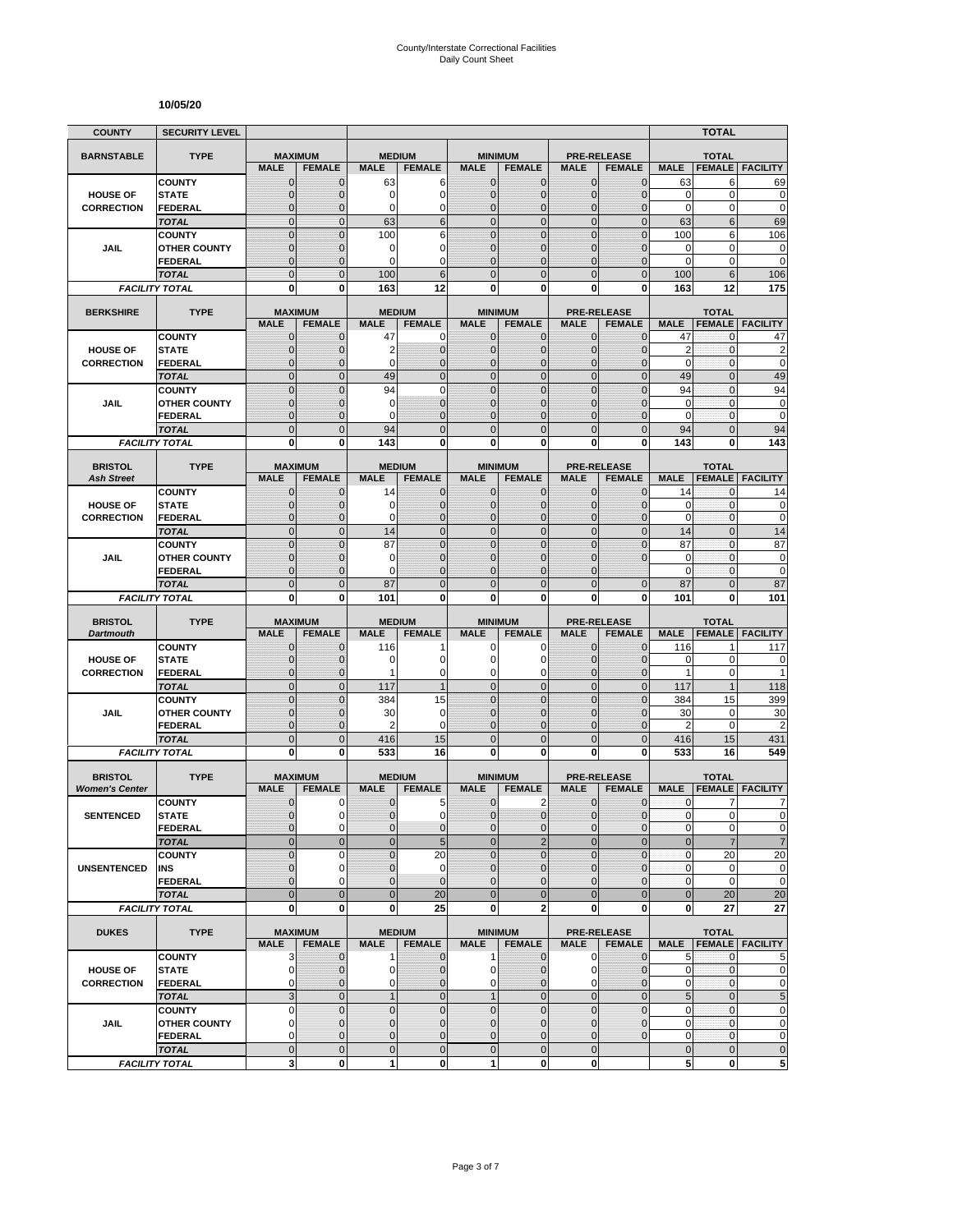# County/Interstate Correctional Facilities Daily Count Sheet

| <b>ESSEX</b>                         | <b>TYPE</b>                           |                                  | <b>MAXIMUM</b>                 | <b>MEDIUM</b>                  |                               | <b>MINIMUM</b>               |                              |                               | <b>PRE-RELEASE</b>               |                             | <b>TOTAL</b>                  |                        |
|--------------------------------------|---------------------------------------|----------------------------------|--------------------------------|--------------------------------|-------------------------------|------------------------------|------------------------------|-------------------------------|----------------------------------|-----------------------------|-------------------------------|------------------------|
| <b>Middleton</b>                     |                                       | <b>MALE</b>                      | <b>FEMALE</b>                  | <b>MALE</b>                    | <b>FEMALE</b>                 | <b>MALE</b>                  | <b>FEMALE</b>                | <b>MALE</b>                   | <b>FEMALE</b>                    | <b>MALE</b>                 |                               | <b>FEMALE FACILITY</b> |
|                                      | <b>COUNTY</b>                         | 0                                | $\mathbf 0$                    | 215                            | 0                             | $\mathbf{0}$                 | $\mathbf{0}$                 | $\mathbf{0}$                  | $\Omega$                         | 215                         | 0                             | 215                    |
| <b>HOUSE OF</b>                      | <b>STATE</b>                          | 0                                | $\mathbf 0$                    | $\Omega$                       | 0                             | $\mathbf 0$                  | $\mathbf{0}$                 | $\mathbf{0}$                  | $\Omega$                         | $\Omega$                    | $\mathbf{0}$                  | 0                      |
| <b>CORRECTION</b>                    | <b>FEDERAL</b>                        | $\Omega$<br>$\mathbf 0$          | $\mathbf 0$<br>$\overline{0}$  | $\Omega$                       | $\overline{0}$<br>$\mathbf 0$ | $\mathbf{0}$<br>$\mathbf{0}$ | $\mathbf{0}$<br>$\mathbf{0}$ | $\mathbf{0}$<br>$\mathbf 0$   | $\Omega$<br>$\mathbf{0}$         | $\Omega$                    | $\mathbf{0}$<br>$\mathbf{0}$  | $\mathbf 0$<br>215     |
|                                      | <b>TOTAL</b><br><b>COUNTY</b>         | $\mathbf 0$                      | $\mathbf{0}$                   | 215<br>683                     | $\overline{1}$                | $\mathbf{0}$                 | $\mathbf 0$                  | $\mathbf{0}$                  | $\overline{0}$                   | 215<br>683                  | $\mathbf{1}$                  | 684                    |
| JAIL                                 | <b>OTHER COUNTY</b>                   | $\mathbf{0}$                     | $\mathbf 0$                    | 0                              | 0                             | $\mathbf{0}$                 | $\Omega$                     | $\mathbf{0}$                  | ſ                                | $\Omega$                    | $\Omega$                      | 0                      |
|                                      | <b>FEDERAL</b>                        | $\mathbf{0}$                     |                                | $\Omega$                       | 0                             | $\mathbf{0}$                 | $\mathbf 0$                  | $\mathbf{0}$                  | $\mathbf 0$                      | $\mathbf 0$                 | 0                             | $\mathbf 0$            |
|                                      | <b>TOTAL</b>                          | $\Omega$                         | $\overline{0}$                 | 683                            | $\overline{1}$                | $\mathbf{0}$                 | $\Omega$                     | $\overline{0}$                | $\Omega$                         | 683                         |                               | 684                    |
|                                      | <b>FACILITY TOTAL</b>                 | 0                                | 0                              | 898                            | 1                             | $\bf{0}$                     | 0                            | 0                             | 0                                | 898                         |                               | 899                    |
| <b>ESSEX</b>                         | <b>TYPE</b>                           |                                  | <b>MAXIMUM</b>                 |                                | <b>MEDIUM</b>                 |                              | <b>MINIMUM</b>               |                               | <b>PRE-RELEASE</b>               |                             | <b>TOTAL</b>                  |                        |
| W.I.T.                               |                                       | <b>MALE</b>                      | <b>FEMALE</b>                  | <b>MALE</b>                    | <b>FEMALE</b>                 | <b>MALE</b>                  | <b>FEMALE</b>                | <b>MALE</b>                   | <b>FEMALE</b>                    | <b>MALE</b>                 | <b>FEMALE</b>                 | <b>FACILITY</b>        |
|                                      | <b>COUNTY</b>                         | $\mathbf{0}$                     | 0                              | $\mathbf 0$                    | $\mathbf{0}$                  | $\mathbf{0}$                 | $\mathbf{0}$                 | $\mathbf{0}$                  | 10                               | 0                           | 10                            | 10                     |
| <b>SENTENCED</b>                     | <b>STATE</b>                          | 0                                | $\overline{0}$                 | $\mathbf{0}$                   | 0                             | $\mathbf{0}$                 | $\mathbf{0}$                 | $\mathbf 0$                   | 0                                | $\mathbf 0$                 | $\mathbf 0$                   | $\mathbf 0$            |
|                                      | <b>FEDERAL</b>                        | $\overline{0}$                   | $\mathbf 0$                    | $\Omega$                       | 0                             | $\mathbf{0}$                 | $\Omega$                     | 0                             | $\Omega$                         | $\mathbf{0}$                | $\Omega$                      | $\mathbf 0$            |
|                                      | <b>TOTAL</b>                          | $\overline{0}$                   | $\overline{0}$                 | $\mathbf 0$                    | $\overline{0}$                | $\mathbf{0}$                 | $\overline{0}$               | $\mathbf 0$                   | 10                               | $\mathbf{0}$                | 10                            | 10                     |
|                                      | <b>FACILITY TOTAL</b>                 | $\mathbf{0}$                     | 0                              | $\bf{0}$                       | O                             | $\bf{0}$                     | 0                            | 0                             | 10                               | $\bf{0}$                    | 10                            | 10                     |
| <b>ESSEX</b>                         | <b>TYPE</b>                           |                                  | <b>MAXIMUM</b>                 |                                | <b>MEDIUM</b>                 |                              | <b>MINIMUM</b>               |                               | <b>PRE-RELEASE</b>               |                             | <b>TOTAL</b>                  |                        |
| LCAC                                 |                                       | <b>MALE</b>                      | <b>FEMALE</b>                  | <b>MALE</b>                    | <b>FEMALE</b>                 | <b>MALE</b>                  | <b>FEMALE</b>                | <b>MALE</b>                   | <b>FEMALE</b>                    | <b>MALE</b>                 | <b>FEMALE</b>                 | <b>FACILITY</b>        |
|                                      | <b>COUNTY</b>                         | 0                                | $\mathbf 0$                    | $\mathbf{0}$                   | 0                             | $\mathbf 0$                  | $\mathbf{0}$                 | 71                            | $\Omega$                         | 71                          | $\mathbf 0$                   | 71                     |
| <b>HOUSE OF</b>                      | <b>STATE</b>                          | $\Omega$                         | $\mathbf 0$                    | $\Omega$                       | 0                             | $\Omega$                     | $\Omega$                     | 1                             | $\Omega$                         | 1                           | $\Omega$                      |                        |
| <b>CORRECTION</b>                    | <b>FEDERAL</b>                        | 0                                | $\overline{0}$                 | $\mathbf{0}$                   | 0                             | $\mathbf 0$                  | $\mathbf 0$                  | 0                             | $\mathcal{C}$                    | $\mathbf 0$                 | $\mathbf{0}$                  | $\pmb{0}$              |
|                                      | <b>TOTAL</b>                          | $\overline{0}$                   | $\overline{0}$                 | $\overline{0}$                 | $\overline{0}$                | $\mathbf 0$                  | $\overline{0}$               | 72                            | $\overline{0}$                   | 72                          | $\Omega$                      | 72                     |
|                                      | <b>FACILITY TOTAL</b>                 | 0                                | 0                              | 0                              | 0                             | $\bf{0}$                     | 0                            | 72                            | 0                                | 72                          | 0                             | 72                     |
| <b>FRANKLIN</b>                      | <b>TYPE</b>                           |                                  | <b>MAXIMUM</b>                 |                                | <b>MEDIUM</b>                 |                              | <b>MINIMUM</b>               |                               | <b>PRE-RELEASE</b>               |                             | <b>TOTAL</b>                  |                        |
|                                      |                                       | <b>MALE</b>                      | <b>FEMALE</b>                  | <b>MALE</b>                    | <b>FEMALE</b>                 | <b>MALE</b>                  | <b>FEMALE</b>                | <b>MALE</b>                   | <b>FEMALE</b>                    | <b>MALE</b>                 | <b>FEMALE</b>                 | <b>FACILITY</b>        |
|                                      | <b>COUNTY</b>                         | 0                                | 0                              | 45                             | 6                             | $\mathbf{0}$                 | 0                            | 0                             | $\Omega$                         | 45                          | 6                             | 51                     |
| <b>HOUSE OF</b>                      | <b>OTHER - VT</b>                     | 0                                | $\overline{0}$                 | 0                              | 0                             | $\mathbf 0$                  | 0                            | $\mathbf 0$                   | $\sqrt{ }$                       | $\mathbf 0$                 | $\mathbf 0$                   | 0                      |
| <b>CORRECTION</b>                    | <b>STATE</b>                          | 0                                | $\mathbf 0$                    | 4                              | 0                             | 3                            | 2                            | 2                             | $\sqrt{ }$                       | 9                           | $\overline{2}$                | 11                     |
|                                      | <b>FEDERAL</b>                        | $\mathbf{0}$                     | $\overline{0}$                 | $\Omega$                       | 0                             | $\mathbf{0}$                 | $\mathbf 0$                  | 0                             | $\overline{0}$                   | $\mathbf 0$                 | $\mathbf 0$                   | $\mathbf 0$            |
|                                      | <b>TOTAL</b>                          | $\mathbf 0$                      | $\mathbf{0}$                   | 49                             | 6                             | 3                            | $\overline{2}$               | $\overline{2}$                | $\overline{0}$                   | 54                          | 8                             | 62                     |
|                                      | <b>COUNTY</b>                         | $\mathbf 0$                      | $\mathbf 0$                    | 51                             | 6<br>0                        | $\mathbf 0$<br>$\Omega$      | $\mathbf 0$                  | $\mathbf 0$                   | $\overline{0}$<br>$\sqrt{ }$     | 51<br>19                    | 6<br>$\Omega$                 | 57                     |
| <b>JAIL</b>                          | <b>OTHER COUNTY</b><br><b>FEDERAL</b> | $\overline{0}$<br>$\overline{0}$ | $\mathbf 0$<br>$\overline{0}$  | 19<br>3                        | 0                             | $\mathbf{0}$                 | $\Omega$<br>$\overline{0}$   | $\mathbf 0$<br>$\mathbf{0}$   | $\mathbf 0$                      | 3                           | $\mathbf 0$                   | 19<br>3                |
|                                      | <b>TOTAL</b>                          | $\mathbf 0$                      | $\mathbf 0$                    | 73                             | 6                             | $\mathbf{0}$                 | $\overline{0}$               | $\mathbf 0$                   | $\Omega$                         | 73                          | 6                             | 79                     |
|                                      | <b>FACILITY TOTAL</b>                 | $\mathbf{0}$                     | 0                              | 122                            | 12                            | 3                            | $\mathbf{2}$                 | $\overline{2}$                | 0                                | 127                         | 14                            | 141                    |
|                                      |                                       |                                  |                                |                                |                               |                              |                              |                               |                                  |                             |                               |                        |
| <b>HAMPDEN</b>                       | <b>TYPE</b>                           |                                  | <b>MAXIMUM</b>                 | <b>MEDIUM</b>                  |                               | <b>MINIMUM</b>               |                              |                               | <b>PRE-RELEASE</b>               |                             | <b>TOTAL</b>                  |                        |
| <b>HOC/JAIL</b>                      |                                       | <b>MALE</b>                      | <b>FEMALE</b>                  | <b>MALE</b>                    | <b>FEMALE</b>                 | <b>MALE</b>                  | <b>FEMALE</b>                | <b>MALE</b>                   | <b>FEMALE</b>                    | <b>MALE</b>                 | <b>FEMALE</b>                 | <b>FACILITY</b>        |
| <b>HOUSE OF</b>                      | <b>COUNTY</b><br><b>STATE</b>         | $\mathbf{0}$<br>$\Omega$         | 0<br>$\overline{0}$            | 100<br>19                      | 0<br>0                        | 17<br>18                     | $\mathbf 0$<br>$\Omega$      | 0<br>0                        | $\Omega$<br>$\Omega$             | 117<br>37                   | $\mathbf 0$<br>$\mathbf{0}$   | 117<br>37              |
| <b>CORRECTION</b>                    | <b>STATE - ELMO</b>                   |                                  |                                |                                |                               |                              |                              | 0                             | $\Omega$                         | 0                           | $\mathbf{0}$                  | 0                      |
|                                      | <b>FEDERAL</b>                        | $\mathbf{0}$                     | $\mathbf 0$                    | 0                              | 0                             | 0                            | $\mathbf 0$                  | $\mathbf 0$                   | $\overline{0}$                   | $\Omega$                    | $\mathbf 0$                   | 0                      |
|                                      | <b>TOTAL</b>                          | $\mathbf{0}$                     | $\overline{0}$                 | 119                            | $\overline{0}$                | 35                           | $\mathbf{0}$                 | $\overline{0}$                | $\overline{0}$                   | 154                         | $\mathbf{0}$                  | 154                    |
|                                      | <b>COUNTY</b>                         | $\Omega$                         | $\overline{0}$                 | 435                            | $\overline{0}$                | $\Omega$                     | $\Omega$                     | $\overline{0}$                | $\Omega$                         | 435                         | $\Omega$                      | 435                    |
| JAIL                                 | <b>OTHER COUNTY</b>                   | 0                                | $\mathbf 0$                    | 0                              | 0                             | $\mathbf{0}$                 | $\Omega$                     | $\mathbf 0$                   | $\Omega$                         | $\mathbf 0$                 | $\mathbf{0}$                  | $\mathbf 0$            |
|                                      | <b>FEDERAL</b>                        | $\Omega$<br>$\overline{0}$       | $\Omega$<br>$\sqrt{ }$         | 11<br>446                      | $\Omega$<br>$\overline{0}$    |                              | $\Omega$<br>$\Omega$         | $\mathbf 0$<br>$\overline{0}$ | $\Omega$                         | 12<br>447                   | $\Omega$                      | 12<br>447              |
|                                      | <b>TOTAL</b><br><b>FACILITY TOTAL</b> | $\mathbf{0}$                     | 0                              | 565                            | 0                             | 36                           | 0                            | $\mathbf{0}$                  | 0                                | 601                         | 0                             | 601                    |
|                                      |                                       |                                  |                                |                                |                               |                              |                              |                               |                                  |                             |                               |                        |
| <b>HAMPDEN</b>                       | <b>TYPE</b>                           |                                  | <b>MAXIMUM</b>                 |                                | <b>MEDIUM</b>                 |                              | <b>MINIMUM</b>               |                               | <b>PRE-RELEASE</b>               |                             | <b>TOTAL</b>                  |                        |
| <b>WMCAC</b>                         |                                       | <b>MALE</b>                      | <b>FEMALE</b>                  | <b>MALE</b>                    | <b>FEMALE</b>                 | <b>MALE</b>                  | <b>FEMALE</b>                | <b>MALE</b>                   | <b>FEMALE</b>                    | <b>MALE</b>                 |                               | <b>FEMALE FACILITY</b> |
|                                      | <b>COUNTY</b>                         | 0                                | $\mathbf 0$                    | $\mathbf{0}$                   | 0                             | 29                           | 0                            | $\mathbf 0$                   | $\mathbf 0$                      | 29                          | 0                             | 29                     |
| <b>HOUSE OF</b>                      | <b>STATE</b>                          | 0<br>0                           | $\mathbf{0}$<br>$\overline{0}$ | $\mathbf{0}$<br>$\overline{0}$ | 0                             | 0<br>$\mathbf 0$             | 0                            | $\mathbf{0}$                  | $\overline{0}$<br>$\overline{0}$ | $\mathbf 0$<br>$\mathbf 0$  | $\mathbf 0$<br>$\mathbf 0$    | 0<br>$\pmb{0}$         |
| <b>CORRECTION</b>                    | <b>FEDERAL</b><br><b>TOTAL</b>        | $\mathbf 0$                      | $\mathbf 0$                    | $\mathbf{0}$                   | 0<br>$\mathbf 0$              | 29                           | 0<br>$\mathbf 0$             | $\mathbf{0}$<br>$\mathbf 0$   | $\mathbf 0$                      | 29                          | $\mathbf 0$                   | 29                     |
|                                      | <b>FACILITY TOTAL</b>                 | 0                                | 0                              | $\mathbf{0}$                   | 0                             | 29                           | 0                            | 0                             | $\mathbf 0$                      | 29                          | 0                             | 29                     |
|                                      |                                       |                                  |                                |                                |                               |                              |                              |                               |                                  |                             |                               |                        |
| <b>HAMPDEN</b>                       | <b>TYPE</b>                           |                                  | <b>MAXIMUM</b>                 |                                | <b>MEDIUM</b>                 |                              | <b>MINIMUM</b>               |                               | <b>PRE-RELEASE</b>               |                             | <b>TOTAL</b>                  |                        |
| <b>Women's Center</b>                |                                       | <b>MALE</b>                      | <b>FEMALE</b>                  | <b>MALE</b>                    | <b>FEMALE</b>                 | <b>MALE</b>                  | <b>FEMALE</b>                | <b>MALE</b>                   | <b>FEMALE</b>                    | <b>MALE</b>                 |                               | <b>FEMALE FACILITY</b> |
|                                      | <b>COUNTY</b>                         | 0                                | 0                              | 0                              | 22                            | $\bf{0}$                     | 7                            | 0                             | 0                                | 0                           | 29                            | 29                     |
| <b>HOUSE OF</b><br><b>CORRECTION</b> | <b>STATE</b>                          | $\mathbf{0}$<br>0                | $\mathbf 0$<br>0               | $\mathbf 0$<br>0               | 3<br>0                        | $\mathbf{0}$<br>$\mathbf 0$  | 3<br>0                       | $\mathbf{0}$<br>$\mathbf{0}$  | 1<br>0                           | $\mathbf{0}$<br>$\mathbf 0$ | $\overline{7}$<br>$\mathbf 0$ | 7<br>$\mathbf 0$       |
|                                      | <b>FEDERAL</b><br><b>TOTAL</b>        | $\mathbf{0}$                     | $\mathbf{0}$                   | $\overline{0}$                 | 25                            | $\overline{0}$               | 10                           | $\mathbf{0}$                  | $\overline{1}$                   | $\overline{0}$              | 36                            | 36                     |
|                                      | <b>COUNTY</b>                         | $\mathbf 0$                      | $\mathbf 0$                    | $\mathbf{0}$                   | 61                            | $\mathbf{0}$                 | $\Omega$                     | $\overline{0}$                | $\mathbf 0$                      | $\mathbf 0$                 | 61                            | 61                     |
| JAIL                                 | <b>OTHER COUNTY</b>                   | $\overline{0}$                   | 0                              | $\mathbf{0}$                   | 0                             | $\mathbf{0}$                 | $\mathbf{0}$                 | $\mathbf{0}$                  | $\Omega$                         | $\mathbf 0$                 | $\mathbf 0$                   | 0                      |
|                                      | <b>FEDERAL</b>                        | 0                                | 0                              | $\mathbf{0}$                   | 0                             | $\mathbf 0$                  | $\mathbf{0}$                 | 0                             | $\overline{0}$                   | $\mathbf 0$                 | $\mathbf 0$                   | $\mathbf 0$            |
|                                      | <b>TOTAL</b>                          | $\mathbf{0}$                     | $\mathbf 0$                    | $\overline{0}$                 | 61                            | $\bf{0}$                     | $\overline{0}$               | $\bf{0}$                      | $\pmb{0}$                        | $\mathbf{0}$                | 61                            | 61                     |
|                                      | <b>FACILITY TOTAL</b>                 | 0                                | $\pmb{0}$                      | $\pmb{0}$                      | 86                            | $\mathbf 0$                  | 10                           | $\mathbf{0}$                  | 1                                | $\pmb{0}$                   | 97                            | 97                     |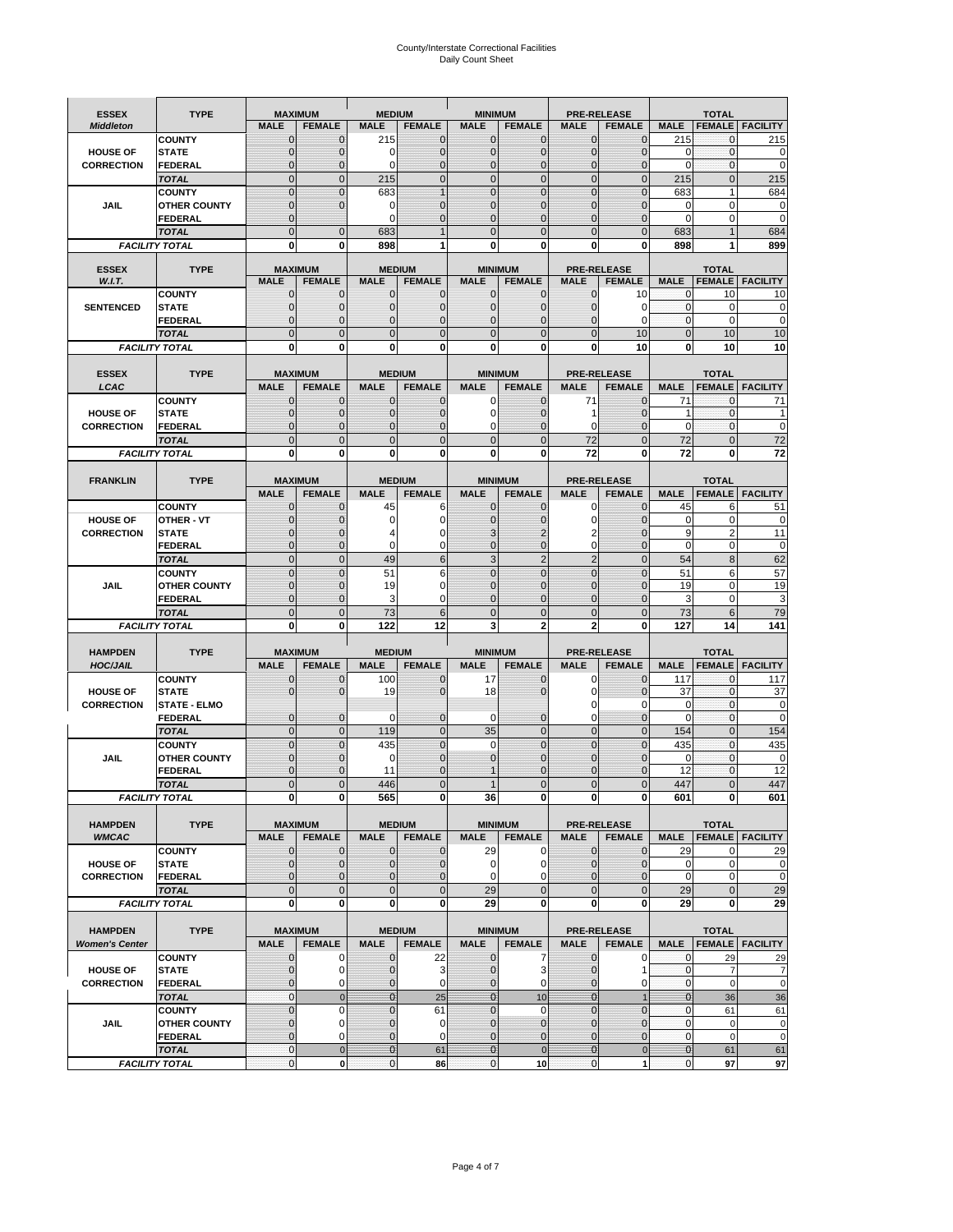| <b>HAMPSHIRE</b>  | <b>TYPE</b>                           | <b>MAXIMUM</b>             |                     | <b>MEDIUM</b>               |                  | <b>MINIMUM</b>             |                              | <b>PRE-RELEASE</b> |                        | <b>TOTAL</b>                |                          |                                                                                                                                     |  |
|-------------------|---------------------------------------|----------------------------|---------------------|-----------------------------|------------------|----------------------------|------------------------------|--------------------|------------------------|-----------------------------|--------------------------|-------------------------------------------------------------------------------------------------------------------------------------|--|
|                   |                                       | <b>MALE</b>                | <b>FEMALE</b>       | <b>MALE</b>                 | <b>FEMALE</b>    | <b>MALE</b>                | <b>FEMALE</b>                | <b>MALE</b>        | <b>FEMALE</b>          | <b>MALE</b>                 | <b>FEMALE</b>            | <b>FACILITY</b>                                                                                                                     |  |
|                   | <b>COUNTY</b>                         | $\mathbf 0$                | $\mathbf 0$         | 30                          | $\mathbf 0$      | 3                          | $\mathbf 0$                  | $\overline{4}$     | $\mathbf 0$            | 37                          | $\mathbf{0}$             | 37                                                                                                                                  |  |
| <b>HOUSE OF</b>   | <b>STATE</b>                          | $\mathbf{0}$               | $\overline{0}$      | $\overline{2}$              | $\mathbf 0$      | $\mathbf 0$                | $\mathbf 0$                  | 5                  | $\overline{0}$         | $\overline{7}$              | $\mathbf 0$              | 7                                                                                                                                   |  |
| <b>CORRECTION</b> | <b>FEDERAL</b>                        | $\mathbf{0}$               | 0                   | $\mathbf 0$                 | $\mathbf 0$      | 0                          | $\mathbf 0$                  | 0                  | $\overline{0}$         | $\mathbf 0$                 | $\mathbf 0$              | $\mathbf 0$                                                                                                                         |  |
|                   | <b>TOTAL</b>                          | $\mathbf{0}$               | $\overline{0}$      | 32                          | $\mathbf{0}$     | 3                          | $\mathbf{0}$                 | 9                  |                        | 44                          | $\mathbf{0}$             | 44                                                                                                                                  |  |
|                   | <b>COUNTY</b>                         | $\mathbf 0$                | $\mathbf 0$         | 73                          | $\overline{0}$   | $\overline{0}$             | $\overline{0}$               | $\overline{0}$     | $\overline{0}$         | 73                          | $\mathbf{0}$             | 73                                                                                                                                  |  |
| JAIL              | <b>OTHER COUNTY</b>                   | $\Omega$                   | $\mathbf{0}$        | $\mathbf 0$                 | $\mathbf 0$      | $\mathbf 0$                | $\mathbf 0$                  | 0                  | $\mathbf 0$            | 0                           | $\mathbf 0$              | 0                                                                                                                                   |  |
|                   | FEDERAL                               | $\mathbf{0}$               | $\overline{0}$      | 3                           | 0                | $\overline{0}$             | $\mathbf{0}$                 | $\overline{0}$     | $\mathbf 0$            | 3                           | $\mathbf{0}$             | 3                                                                                                                                   |  |
|                   | <b>TOTAL</b>                          | $\mathbf{0}$               | $\mathbf 0$         | 76                          | $\mathbf 0$      | $\mathbf 0$                | $\mathbf 0$                  | $\mathbf{0}$       |                        | 76                          | $\mathbf 0$              | 76                                                                                                                                  |  |
|                   | <b>FACILITY TOTAL</b>                 | 0                          | 0                   | 108                         | 0                | 3                          | 0                            | 9                  |                        | 120                         | 0                        | 120                                                                                                                                 |  |
|                   |                                       |                            |                     |                             |                  |                            |                              |                    |                        |                             |                          |                                                                                                                                     |  |
| <b>MIDDLESEX</b>  | <b>TYPE</b>                           |                            | <b>MAXIMUM</b>      |                             | <b>MEDIUM</b>    |                            | <b>MINIMUM</b>               |                    | <b>PRE-RELEASE</b>     |                             | <b>TOTAL</b>             |                                                                                                                                     |  |
| E. Cambridge      |                                       | <b>MALE</b>                | <b>FEMALE</b>       | <b>MALE</b>                 | <b>FEMALE</b>    | <b>MALE</b>                | <b>FEMALE</b>                | <b>MALE</b>        | <b>FEMALE</b>          | <b>MALE</b>                 | <b>FEMALE</b>            | <b>FACILITY</b>                                                                                                                     |  |
| <b>HOUSE OF</b>   | <b>COUNTY</b><br><b>STATE</b>         | 0<br>$\pmb{0}$             | 0<br>0              | $\mathbf 0$<br>$\mathbf{0}$ | 0<br>$\mathbf 0$ | 0<br>$\mathbf 0$           | $\mathbf{0}$<br>$\mathbf 0$  | 0<br>$\mathbf 0$   | 0<br>$\mathbf 0$       | 0<br>$\pmb{0}$              | 0<br>$\mathbf 0$         | 0<br>0                                                                                                                              |  |
| <b>CORRECTION</b> | <b>FEDERAL</b>                        | $\mathbf{0}$               | $\mathbf 0$         | $\mathbf 0$                 | $\mathbf 0$      | $\mathbf 0$                | $\mathbf{0}$                 | $\mathbf 0$        | $\mathbf 0$            | $\mathbf{0}$                | $\mathbf{0}$             | $\mathbf 0$                                                                                                                         |  |
|                   | <b>TOTAL</b>                          | $\Omega$                   | $\mathbf 0$         | $\mathbf{0}$                | $\mathbf{0}$     | $\mathbf 0$                | $\mathbf 0$                  | $\mathbf{0}$       | $\overline{0}$         | $\pmb{0}$                   | $\mathbf{0}$             | $\mathbf 0$                                                                                                                         |  |
|                   | <b>COUNTY</b>                         | $\mathbf{0}$               | $\mathbf{0}$        | $\mathbf{0}$                | $\mathbf{0}$     | $\mathbf{0}$               | $\mathbf{0}$                 | $\mathbf{0}$       | $\mathbf 0$            | $\mathbf{0}$                | $\mathbf{0}$             | 0                                                                                                                                   |  |
| JAIL              | <b>OTHER COUNTY</b>                   | 0                          | $\mathbf 0$         | $\mathbf 0$                 | 0                | $\mathbf{0}$               | $\overline{0}$               | $\mathbf{0}$       | 0                      | $\pmb{0}$                   | 0                        | 0                                                                                                                                   |  |
|                   | <b>FEDERAL</b>                        | $\mathbf{0}$               | $\mathbf{0}$        | $\mathbf 0$                 | $\mathbf 0$      | $\mathbf{0}$               | $\overline{0}$               | $\mathbf{0}$       | $\mathbf 0$            | $\mathbf{0}$                | $\mathbf{0}$             | 0                                                                                                                                   |  |
|                   | <b>TOTAL</b>                          | $\mathbf 0$                | $\overline{0}$      | $\overline{0}$              | $\overline{0}$   | $\overline{0}$             | $\overline{0}$               | $\overline{0}$     | $\overline{0}$         | $\mathbf{0}$                | $\overline{0}$           | $\overline{0}$                                                                                                                      |  |
|                   | <b>FACILITY TOTAL</b>                 | 0                          | 0                   | 0                           | 0                | 0                          | 0                            | 0                  | 0                      | 0                           | 0                        | 0                                                                                                                                   |  |
|                   |                                       |                            |                     |                             |                  |                            |                              |                    |                        |                             |                          |                                                                                                                                     |  |
| <b>MIDDLESEX</b>  | <b>TYPE</b>                           |                            | <b>MAXIMUM</b>      |                             | <b>MEDIUM</b>    |                            | <b>MINIMUM</b>               |                    | <b>PRE-RELEASE</b>     |                             | <b>TOTAL</b>             |                                                                                                                                     |  |
| <b>Billerica</b>  |                                       | <b>MALE</b>                | <b>FEMALE</b>       | <b>MALE</b>                 | <b>FEMALE</b>    | <b>MALE</b>                | <b>FEMALE</b>                | <b>MALE</b>        | <b>FEMALE</b>          | <b>MALE</b>                 | <b>FEMALE</b>            | <b>FACILITY</b>                                                                                                                     |  |
|                   | <b>COUNTY</b>                         | 0                          | $\mathbf 0$         | 134                         | 0                | 13                         | $\mathbf{0}$                 | 25                 | 0                      | 172                         | 0                        | 172                                                                                                                                 |  |
| <b>HOUSE OF</b>   | <b>STATE</b>                          | 0                          | $\mathbf 0$         | 0                           | $\mathbf 0$      | 0                          | 0                            | 0                  | $\mathbf 0$            | 0                           | $\mathbf 0$              | 0                                                                                                                                   |  |
| <b>CORRECTION</b> | <b>FEDERAL</b>                        | 0                          | $\mathbf{0}$        | 0                           | 0                | 0                          | $\mathbf{0}$                 | 0                  | $\mathbf 0$            | 0                           | 0                        | 0                                                                                                                                   |  |
|                   | <b>TOTAL</b>                          | $\mathbf{0}$               | $\mathbf 0$         | 134                         | $\mathbf 0$      | 13                         | $\overline{0}$               | 25                 | $\overline{0}$         | 172                         | $\mathbf{0}$             | 172                                                                                                                                 |  |
|                   | <b>COUNTY</b>                         | $\Omega$                   | $\overline{0}$      | 401                         | $\Omega$         | $\overline{0}$             | $\Omega$                     | $\overline{0}$     | $\Omega$               | 401                         | $\mathbf 0$              | 401                                                                                                                                 |  |
| JAIL              | <b>OTHER COUNTY</b>                   | 0                          | 0                   | 0                           | $\mathbf{0}$     | $\mathbf{0}$               | $\mathbf{0}$                 | $\mathbf{0}$       | $\overline{0}$         | 0                           | 0                        | 0                                                                                                                                   |  |
|                   | <b>FEDERAL</b>                        | $\Omega$                   | $\mathbf 0$         | $\Omega$                    | $\mathbf 0$      | $\overline{0}$             | $\overline{0}$               | 0                  | $\mathbf 0$            | $\Omega$                    | $\mathbf 0$              | $\mathbf 0$                                                                                                                         |  |
|                   | <b>TOTAL</b>                          | $\mathbf 0$                | $\overline{0}$      | 401                         | $\overline{0}$   | $\overline{0}$             | $\overline{0}$               | $\overline{0}$     | $\overline{0}$         | 401                         | $\overline{0}$           | 401                                                                                                                                 |  |
|                   | <b>FACILITY TOTAL</b>                 |                            | 0                   | 535                         | 0                | 13                         | $\mathbf 0$                  | 25                 | 0                      | 573                         | 0                        | 573                                                                                                                                 |  |
|                   |                                       |                            |                     |                             |                  |                            |                              |                    |                        |                             |                          |                                                                                                                                     |  |
|                   |                                       |                            |                     |                             |                  |                            |                              |                    |                        |                             |                          |                                                                                                                                     |  |
| <b>NORFOLK</b>    | <b>TYPE</b>                           |                            | <b>MAXIMUM</b>      |                             | <b>MEDIUM</b>    |                            | <b>MINIMUM</b>               |                    | <b>PRE-RELEASE</b>     |                             | <b>TOTAL</b>             |                                                                                                                                     |  |
| Dedham / RT 128   |                                       | <b>MALE</b>                | <b>FEMALE</b>       | <b>MALE</b>                 | <b>FEMALE</b>    | <b>MALE</b>                | <b>FEMALE</b>                | <b>MALE</b>        | <b>FEMALE</b>          | <b>MALE</b>                 | <b>FEMALE</b>            | <b>FACILITY</b>                                                                                                                     |  |
|                   | <b>COUNTY</b>                         | 0                          | $\mathbf 0$         | 85                          | 0                | 0                          | $\mathbf{0}$                 | 15                 | 0                      | 100                         | 0                        | 100                                                                                                                                 |  |
| <b>HOUSE OF</b>   | <b>STATE</b>                          | $\mathbf{0}$               | $\mathbf 0$         | 0                           | $\mathbf{0}$     | 0                          | $\mathbf{0}$                 | 0                  | $\mathbf 0$            | 0                           | $\mathbf 0$              | 0                                                                                                                                   |  |
| <b>CORRECTION</b> | FEDERAL                               | $\mathbf{0}$               | 0                   | 0                           | 0                | 0                          | $\mathbf 0$                  | 0                  | 0                      | $\mathbf 0$                 | $\mathbf 0$              | 0                                                                                                                                   |  |
|                   | <b>TOTAL</b>                          | $\pmb{0}$                  | $\mathbf 0$         | 85                          | $\mathbf 0$      | $\mathbf 0$                | $\overline{0}$               | 15                 | $\mathbf 0$            | 100                         | $\pmb{0}$                | 100                                                                                                                                 |  |
|                   | <b>COUNTY</b>                         | $\Omega$                   | $\overline{0}$      | 218                         | $\overline{0}$   | $\overline{0}$             | $\Omega$                     | $\mathbf 0$        | $\overline{0}$         | 218                         | 0                        | 218                                                                                                                                 |  |
| JAIL              | INS                                   | $\mathbf{0}$               | 0                   | 0                           | $\mathbf{0}$     | $\mathbf{0}$               | $\mathbf{0}$                 | 0                  | $\mathbf 0$            | 0                           | 0                        | 0                                                                                                                                   |  |
|                   | FEDERAL                               | $\mathbf{0}$               | $\mathbf 0$         | 62                          | $\mathbf 0$      | $\overline{0}$             | $\Omega$                     | $\mathbf 0$        | $\mathbf 0$            | 62                          | $\mathbf 0$              | 62                                                                                                                                  |  |
|                   | <b>TOTAL</b>                          | $\mathbf 0$                | $\overline{0}$      | 280                         | $\overline{0}$   | $\overline{0}$             | $\overline{0}$               | $\overline{0}$     | $\overline{0}$         | 280                         | $\mathbf{0}$             | 280                                                                                                                                 |  |
|                   | <b>FACILITY TOTAL</b>                 | 0                          | 0                   | 365                         | 0                | 0                          | 0                            | 15                 | 0                      | 380                         | 0                        | 380                                                                                                                                 |  |
|                   |                                       |                            |                     |                             |                  |                            |                              |                    |                        |                             |                          |                                                                                                                                     |  |
| <b>NORFOLK</b>    | <b>TYPE</b>                           |                            | <b>MAXIMUM</b>      |                             | <b>MEDIUM</b>    |                            | <b>MINIMUM</b>               |                    | <b>PRE-RELEASE</b>     |                             | <b>TOTAL</b>             |                                                                                                                                     |  |
| <b>Braintree</b>  |                                       | <b>MALE</b>                | <b>FEMALE</b>       | <b>MALE</b>                 | <b>FEMALE</b>    | <b>MALE</b>                | <b>FEMALE</b>                | <b>MALE</b>        | <b>FEMALE</b>          | <b>MALE</b>                 | <b>FEMALE</b>            | <b>FACILITY</b>                                                                                                                     |  |
|                   | <b>COUNTY</b>                         | $\mathbf{0}$               | $\mathbf{0}$        | $\mathbf 0$                 | 0                | 0                          | $\mathbf{0}$                 | 0                  | $\mathbf{0}$           | $\mathbf 0$                 | 0                        | 0                                                                                                                                   |  |
| <b>HOUSE OF</b>   | <b>STATE</b>                          | $\Omega$                   | $\Omega$            | $\Omega$                    | $\overline{0}$   | $\Omega$                   | $\Omega$                     | $\mathbf{0}$       | $\Omega$               | $\Omega$                    | $\Omega$                 |                                                                                                                                     |  |
| <b>CORRECTION</b> | FEDERAL                               | $\mathbf 0$                | 0<br>$\overline{0}$ | $\mathbf 0$<br>$\mathbf{0}$ | $\bf{0}$         | $\mathbf 0$<br>$\mathbf 0$ | $\overline{0}$               | $\mathbf 0$        | $\mathbf 0$            | $\overline{0}$              | $\mathbf 0$              |                                                                                                                                     |  |
|                   | <b>TOTAL</b><br><b>FACILITY TOTAL</b> | $\mathbf 0$<br>$\mathbf 0$ | 0                   | 0                           | $\mathbf 0$<br>0 | $\mathbf 0$                | $\mathbf 0$<br><sub>0</sub>  | $\mathbf 0$<br>0   | $\mathbf 0$<br>0       | $\mathbf 0$<br>$\mathbf{0}$ | $\pmb{0}$<br>$\mathbf 0$ | 0                                                                                                                                   |  |
|                   |                                       |                            |                     |                             |                  |                            |                              |                    |                        |                             |                          |                                                                                                                                     |  |
| <b>PLYMOUTH</b>   | <b>TYPE</b>                           |                            | <b>MAXIMUM</b>      |                             | <b>MEDIUM</b>    |                            | <b>MINIMUM</b>               |                    | <b>PRE-RELEASE</b>     |                             | <b>TOTAL</b>             |                                                                                                                                     |  |
|                   |                                       | <b>MALE</b>                | <b>FEMALE</b>       | <b>MALE</b>                 | <b>FEMALE</b>    | <b>MALE</b>                | <b>FEMALE</b>                | <b>MALE</b>        | <b>FEMALE</b>          | <b>MALE</b>                 |                          | <b>FEMALE   FACILITY</b>                                                                                                            |  |
|                   | <b>COUNTY</b>                         | $\mathbf{0}$               | 0                   | 69                          | $\mathbf{0}$     | 0                          | $\mathbf{0}$                 | $\mathbf 0$        | 0                      | 69                          | $\mathbf 0$              | 69                                                                                                                                  |  |
| <b>HOUSE OF</b>   | <b>STATE</b>                          | $\mathbf{0}$               | $\mathbf 0$         | 24                          | $\mathbf 0$      | $\mathbf 0$                | $\mathbf{0}$                 | $\mathbf{0}$       | $\overline{0}$         | 24                          | $\pmb{0}$                |                                                                                                                                     |  |
| <b>CORRECTION</b> | <b>FEDERAL</b>                        | $\mathbf 0$                | $\mathbf 0$         | 0                           | $\pmb{0}$        | $\mathbf 0$                | $\mathbf{0}$                 | 0                  | $\mathbf 0$            | $\mathbf 0$                 | $\mathbf 0$              |                                                                                                                                     |  |
|                   | <b>DYS</b>                            | $\mathbf{0}$               | $\mathbf{0}$        | 0                           | $\mathbf{0}$     | $\mathbf 0$                | $\mathbf{0}$                 | $\mathbf 0$        | $\overline{0}$         | $\mathbf 0$                 | $\Omega$                 |                                                                                                                                     |  |
|                   | <b>TOTAL</b>                          | $\mathbf 0$                | $\mathbf 0$         | 93                          | $\mathbf 0$      | $\mathbf 0$                | $\mathbf 0$                  | $\mathbf 0$        | $\pmb{0}$              | 93                          | $\mathbf{0}$             |                                                                                                                                     |  |
|                   | <b>COUNTY</b>                         | $\mathbf{0}$               | $\mathbf 0$         | 206                         | $\mathbf 0$      | $\mathbf 0$                | $\overline{0}$               | $\mathbf 0$        | $\mathbf 0$            | 206                         | $\mathbf{0}$             | 206                                                                                                                                 |  |
| JAIL              | <b>OTHER COUNTY</b>                   | $\mathbf{0}$               | $\mathbf{0}$        | 119                         | $\mathbf 0$      | $\mathbf 0$                | $\mathbf{0}$                 | 0                  | $\mathbf{0}$           | 119                         | $\mathbf 0$              | 119                                                                                                                                 |  |
|                   | <b>FEDERAL</b>                        | $\mathbf{0}$               | $\mathbf{0}$        | 206                         | 0                | $\mathbf 0$                | $\overline{0}$               | 0                  | $\overline{0}$         | 206                         | $\mathbf 0$              |                                                                                                                                     |  |
|                   | 52A's                                 | $\mathbf{0}$               | $\mathbf{0}$        | 0                           | $\mathbf{0}$     | $\mathbf{0}$               | $\overline{0}$               | 0                  | $\mathbf 0$            | $\mathbf 0$                 | $\mathbf{0}$             |                                                                                                                                     |  |
|                   | Non 52A's                             | $\mathbf{0}$               | $\mathbf{0}$        | $\mathbf 0$                 | $\mathbf{0}$     | $\mathbf 0$                | $\overline{0}$               | $\mathbf 0$        | $\mathbf{0}$           | $\mathbf 0$                 | $\mathbf 0$              |                                                                                                                                     |  |
|                   | <b>TOTAL</b><br><b>FACILITY TOTAL</b> | $\mathbf 0$<br>0           | $\mathbf 0$<br>0    | 531<br>624                  | $\mathbf 0$<br>0 | $\mathbf 0$<br>$\mathbf 0$ | $\mathbf{0}$<br>$\mathbf{0}$ | $\mathbf 0$<br>0   | $\pmb{0}$<br>$\pmb{0}$ | 531<br>624                  | $\mathbf 0$<br>$\bf{0}$  | $\Omega$<br>$\mathbf 0$<br>$\mathbf 0$<br>24<br>$\mathbf 0$<br>$\mathbf 0$<br>93<br>206<br>$\mathbf 0$<br>$\mathbf 0$<br>531<br>624 |  |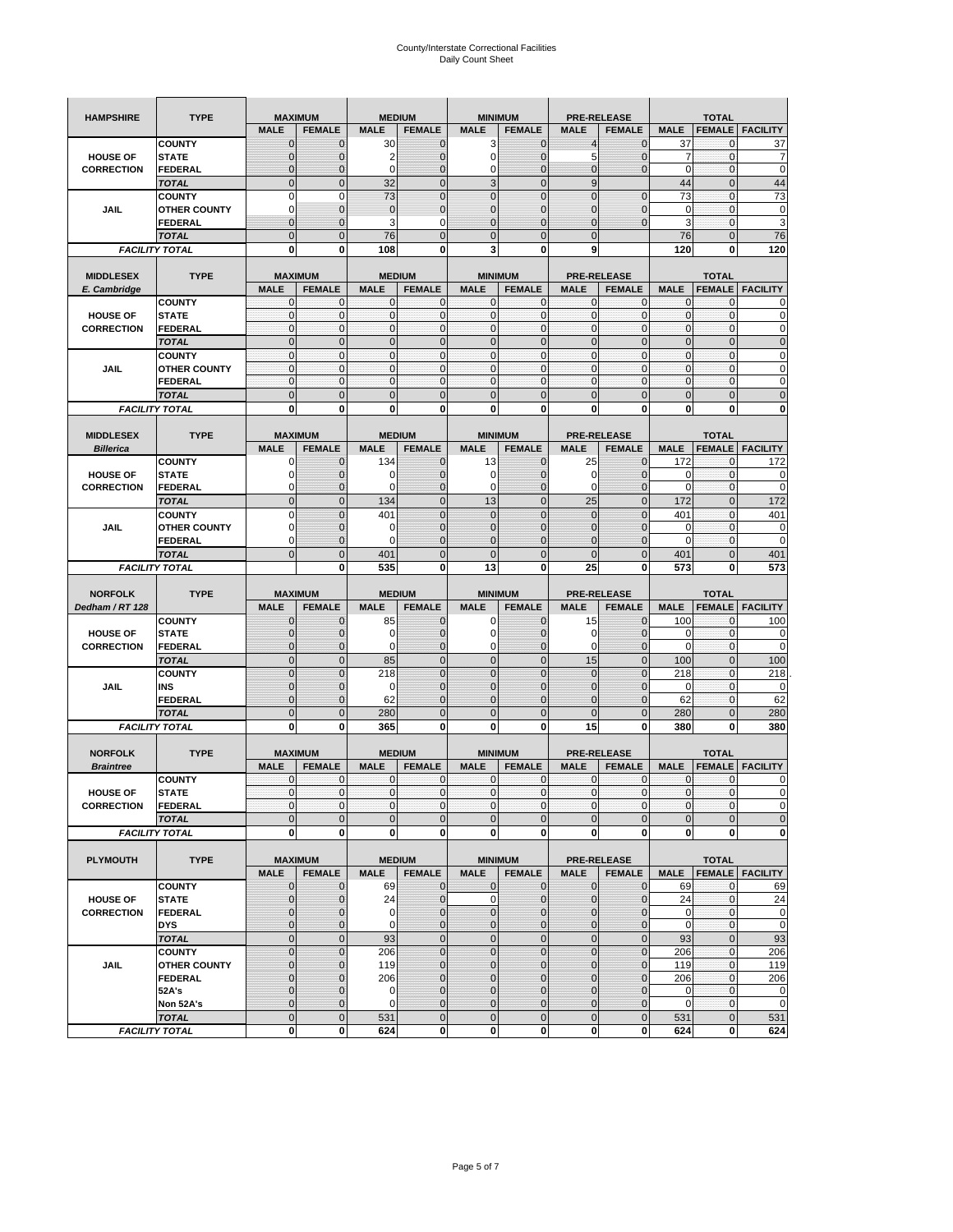# County/Interstate Correctional Facilities Daily Count Sheet

| <b>SUFFOLK</b>        | <b>TYPE</b>           |                              | <b>MAXIMUM</b> | <b>MEDIUM</b> |                |              | <b>MINIMUM</b> |                | <b>PRE-RELEASE</b> |             | <b>TOTAL</b>  |                 |
|-----------------------|-----------------------|------------------------------|----------------|---------------|----------------|--------------|----------------|----------------|--------------------|-------------|---------------|-----------------|
| <b>Nashua Street</b>  |                       | <b>MALE</b>                  | <b>FEMALE</b>  | <b>MALE</b>   | <b>FEMALE</b>  | <b>MALE</b>  | <b>FEMALE</b>  | <b>MALE</b>    | <b>FEMALE</b>      | <b>MALE</b> | <b>FEMALE</b> | <b>FACILITY</b> |
|                       | <b>COUNTY</b>         | $\Omega$                     | $\mathbf{0}$   | 450           | $\Omega$       | $\mathbf{0}$ | $\Omega$       | $\Omega$       | $\Omega$           | 450         | $\Omega$      | 450             |
| <b>JAIL</b>           | <b>OTHER COUNTY</b>   | $\Omega$                     | 0              | $\Omega$      | 0              | $\mathbf{0}$ | $\Omega$       | $\Omega$       | $\Omega$           | $\Omega$    | $\Omega$      | $\mathbf 0$     |
|                       | <b>FEDERAL</b>        | $\Omega$                     | $\Omega$       | 0             | $\Omega$       | $\mathbf{0}$ | $\Omega$       | $\Omega$       | $\Omega$           | $\Omega$    | $\Omega$      | $\Omega$        |
|                       | <b>TOTAL</b>          | $\Omega$                     | $\mathbf 0$    | 450           | $\overline{0}$ | $\mathbf{0}$ | $\mathbf 0$    | $\mathbf{0}$   | $\Omega$           | 450         | $\Omega$      | 450             |
|                       | <b>FACILITY TOTAL</b> | 0                            | 0              | 450           | $\bf{0}$       | $\mathbf{0}$ | 0              | $\mathbf{0}$   | 0                  | 450         | 0             | 450             |
|                       |                       |                              |                |               |                |              |                |                |                    |             |               |                 |
| <b>SUFFOLK</b>        | <b>TYPE</b>           |                              | <b>MAXIMUM</b> | <b>MEDIUM</b> |                |              | <b>MINIMUM</b> |                | <b>PRE-RELEASE</b> |             | <b>TOTAL</b>  |                 |
| South Bay             |                       | <b>MALE</b>                  | <b>FEMALE</b>  | <b>MALE</b>   | <b>FEMALE</b>  | <b>MALE</b>  | <b>FEMALE</b>  | <b>MALE</b>    | <b>FEMALE</b>      | <b>MALE</b> | <b>FEMALE</b> | <b>FACILITY</b> |
|                       | <b>COUNTY</b>         | $\Omega$                     | $\mathbf{0}$   | 374           | 174            | $\mathbf{0}$ | $\mathbf{0}$   | 6              |                    | 380         | 175           | 555             |
| <b>HOUSE OF</b>       | <b>STATE</b>          |                              | $\mathbf{0}$   | $\Omega$      | $\Omega$       | $\Omega$     | O              | $\Omega$       | $\Omega$           | $\Omega$    | $\Omega$      | 0               |
| <b>CORRECTION</b>     | <b>FEDERAL</b>        | $\Omega$                     | $\mathbf{0}$   | $\Omega$      | $\Omega$       | $\mathbf{0}$ | $\mathbf{0}$   | $\Omega$       | 0                  | $\Omega$    | $\Omega$      | $\Omega$        |
|                       | <b>TOTAL</b>          | $\Omega$                     | $\overline{0}$ | 374           | 174            | $\mathbf 0$  | $\mathbf{0}$   | 6              | $\mathbf{1}$       | 380         | 175           | 555             |
| <b>FACILITY TOTAL</b> |                       | 0                            | 0              | 374           | 174            | <sub>0</sub> | $\bf{0}$       | 6              | 1                  | 380         | 175           | 555             |
|                       |                       |                              |                |               |                |              |                |                |                    |             |               |                 |
| <b>WORCESTER</b>      |                       |                              | <b>MAXIMUM</b> | <b>MEDIUM</b> |                |              | <b>MINIMUM</b> |                | <b>PRE-RELEASE</b> |             | <b>TOTAL</b>  |                 |
|                       |                       | <b>MALE</b>                  | <b>FEMALE</b>  | <b>MALE</b>   | <b>FEMALE</b>  | <b>MALE</b>  | <b>FEMALE</b>  | <b>MALE</b>    | <b>FEMALE</b>      | <b>MALE</b> | <b>FEMALE</b> | <b>FACILITY</b> |
|                       | <b>COUNTY</b>         |                              |                |               |                |              |                |                |                    | 170         | $\Omega$      | 170             |
| <b>HOUSE OF</b>       | <b>STATE</b>          |                              |                |               |                |              |                |                |                    | $\Omega$    | 0             | 0               |
| <b>CORRECTION</b>     | <b>FEDERAL</b>        |                              |                |               |                |              |                |                |                    | $\Omega$    | $\Omega$      | $\Omega$        |
|                       | <b>TOTAL</b>          | U                            | $\Omega$       | $\Omega$      | $\mathbf 0$    | $\Omega$     | $\Omega$       | $\Omega$       | $\Omega$           | 170         | $\Omega$      | 170             |
|                       | <b>COUNTY</b>         |                              |                |               |                |              |                |                |                    | 411         | $\Omega$      | 411             |
| <b>JAIL</b>           | <b>OTHER COUNTY</b>   |                              |                |               |                |              |                |                |                    | 0           | 0             | 0               |
|                       | FEDERAL               |                              |                |               |                |              |                |                |                    | $\Omega$    | $\Omega$      | $\Omega$        |
|                       | <b>TOTAL</b>          | $\cap$                       | $\Omega$       | $\Omega$      | $\mathbf{0}$   | $\mathbf{0}$ | $\mathbf{0}$   | $\overline{0}$ | $\Omega$           | 411         | $\Omega$      | 411             |
| <b>FACILITY TOTAL</b> |                       | $\Omega$                     | $\mathbf 0$    | $\Omega$      | 0              | 0            | $\mathbf{0}$   | $\mathbf 0$    | 0                  | 581         | O             | 581             |
|                       |                       |                              |                |               |                |              |                |                |                    |             |               |                 |
| <b>FEDERAL BUREAU</b> |                       | <b>STATE</b>                 |                |               |                |              |                |                |                    |             |               |                 |
| OF PRISONS            | <b>TYPE</b>           | <b>TOTAL</b><br><b>STATE</b> | 11             |               |                |              |                |                |                    |             |               |                 |
| <b>DYS</b>            | <b>TYPE</b>           | <b>TOTAL</b>                 | 0              |               |                |              |                |                |                    |             |               |                 |
|                       |                       | <b>STATE</b>                 |                |               |                |              |                |                |                    |             |               |                 |
| <b>INTERSTATES</b>    | <b>TYPE</b>           | <b>TOTAL</b>                 | 78             |               |                |              |                |                |                    |             |               |                 |

\*Data for county facilities is provided by the MA County Sheriffs.